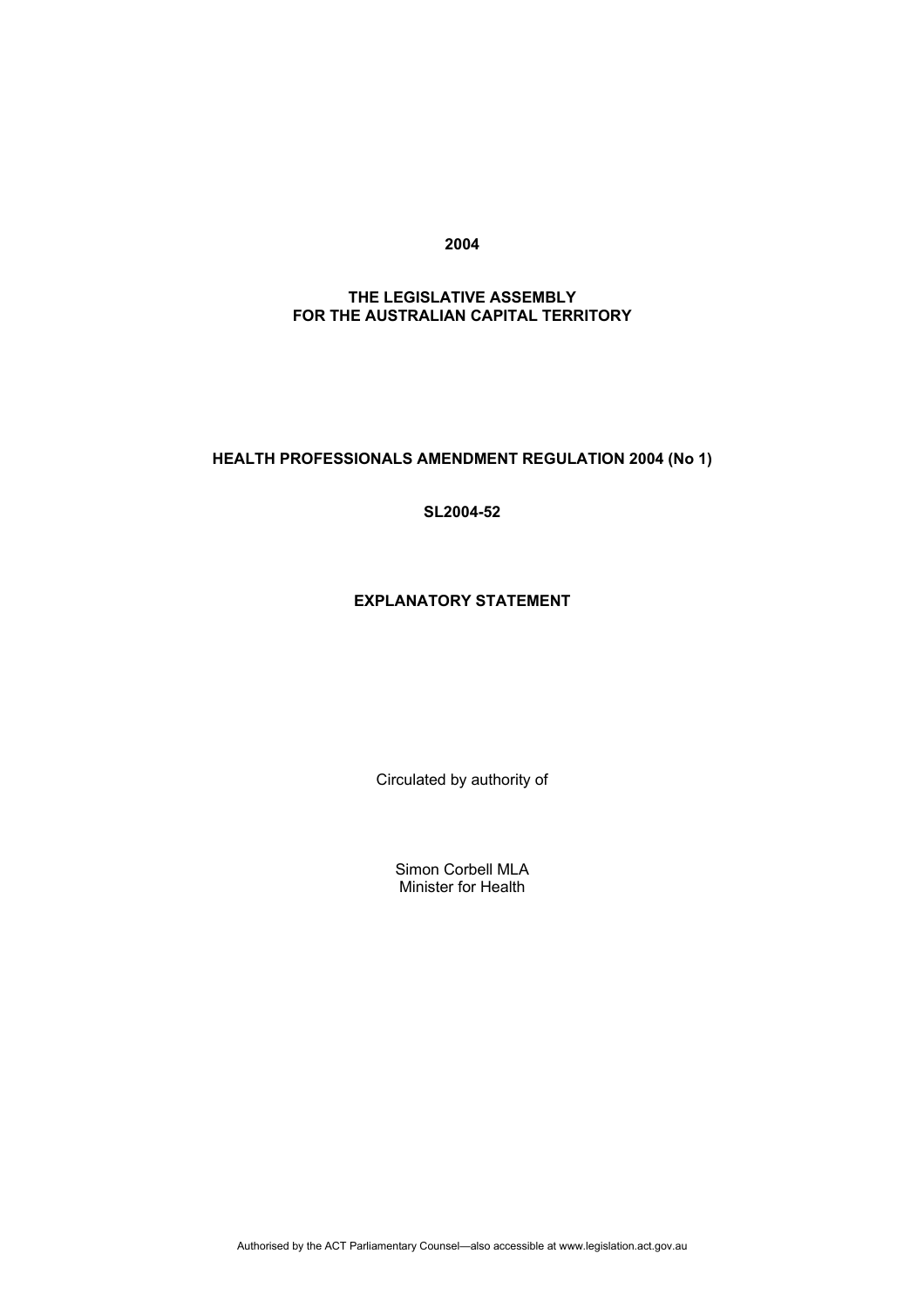### **EXPLANATORY STATEMENT**

#### **Outline**

The amendments proposed in this Regulation are primarily to ensure that the transitional provisions of the *Health Professionals Act 2004* are as effective as they can be in respect of their application to health professionals registered under repealed health professional registration Acts and to improve the linkages between different parts of the *Health Professionals Act 2004* to make it clear that health professional boards are required to apply to the Health Professional Tribunal if they are seeking cancellation or suspension of a health professionals registration. The remaining amendments relate to validating the processes that have already commenced in respect of the election of the Medical Board and to ensure that future elections involving health professional boards under the new legislation are as valid as they can be.

### **Revenue/Cost Implications**

There is no additional cost involved in this Regulation as all infrastructure is in place under the existing regime.

# **Formal Clauses**

**Clause 1 – Name of Regulation –** states the title of the Regulation, which is the *Health Professionals Amendment Regulation 2004 (No 1)*.

**Clause 2 – Commencement –** states when the Regulation commences. The Regulation commences on 18 November 2004.

**Clause 3 –Legislation amended –** provides that this Regulation amends the *Health Professionals Regulations 2004*.

**Clause 4 – Regulations 1 and 2 –** substitutes new provisions for sections 1 and 2 of the health Professionals Regulation 2004. The first renames the regulation using the singular term of regulation to make it consistent with current drafting practice. The second amends the commencement dates and specifies that Chapter 1, Chapter 2, Chapter 6 and the dictionary commence on 18 November 2004. The remaining provisions commence on a day fixed by the Minister. The amendment also provides for the automatic commencement of provisions if they have not commenced before 8 July 2005 and specifically avoids the application of section 79 of the legislation Act 2001 to this Regulation.

**Clause 5 – New Regulation 11(4) –** inserts a new subregulation to allow the Minister in a situation where a health professional board has been suspended not to consult with the suspended health professional board on new appointments as required by subsection 11(1).

**Clause 6 – Division 2.3.1 heading, new note** – inserts a new drafter's note to refer readers to Division 2.3.1A for the provisions that govern first elections or elections in situations where the health professional board is suspended.

**Clause 7 –Regulation 24(7) –** omits the word 'for' and substitutes the words 'in relation to' to make this subsection clearer.

**Clause 8 – Regulation 25 –** has been omitted and replaced by a new division 2.3.1A which makes it clear what is required to happen in respect of first elections and elections for health professional boards that have been suspended.